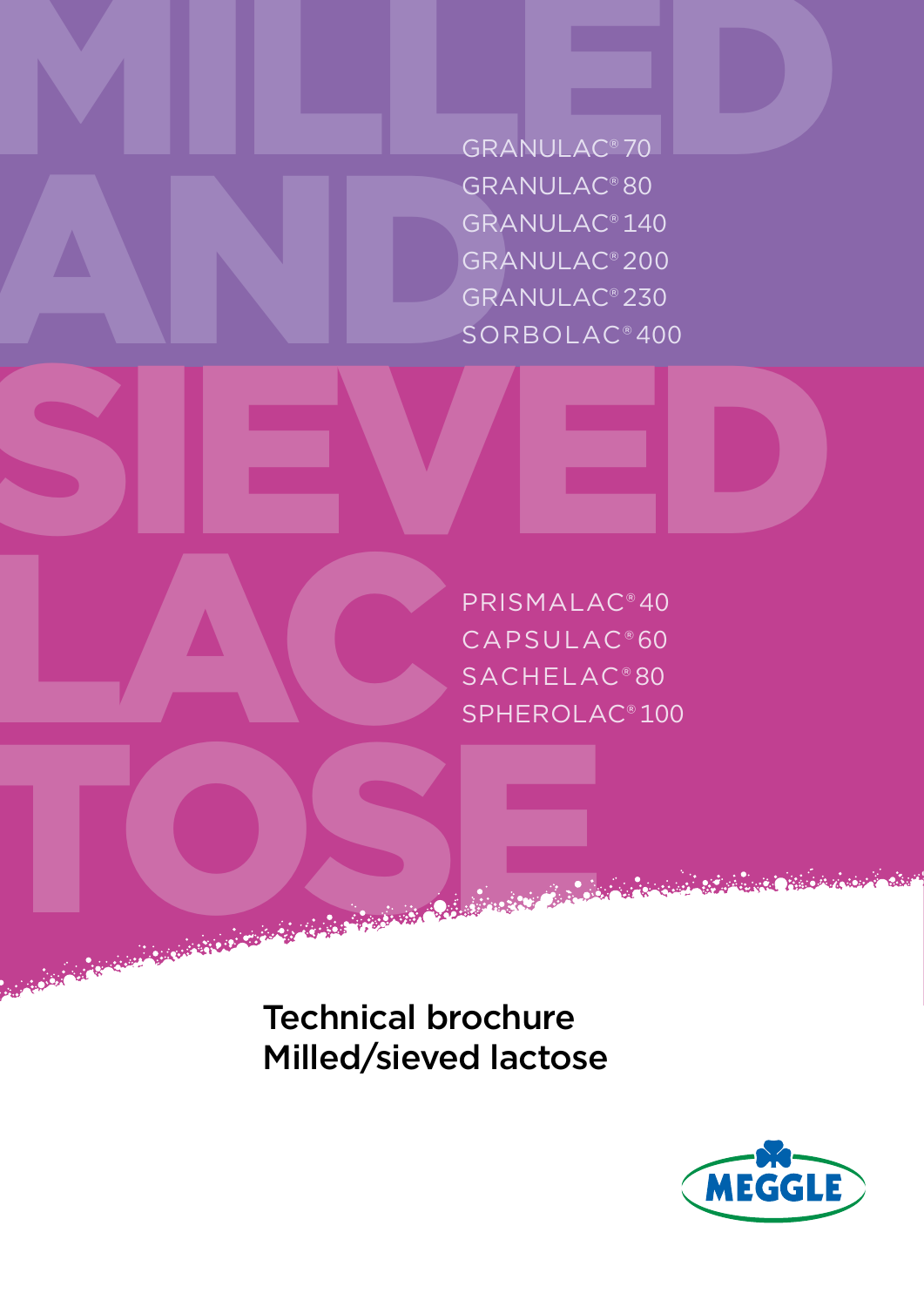### Regulatory & quality information MEGGLE's crystalline alpha-lactose monohydrate grades: Milled and sieved

### General information

Crystalline alpha-lactose monohydrate grades have a long tradition in pharmaceutical applications due to their chemical and physical stability, in oral, parenteral and inhalative pharmaceutical applications, versatile binder-filler properties, and global availability [1]. Impacting recrystallized alpha-lactose monohydrate particles by either a milling or sieving during production opens multiple opportunities to influence physical characteristics and functional performance.

During the milling process, finer, sharper-edged particles are formed, having cohesive powder properties that can be beneficial during granulation processes. Clean unlubricated surfaces created during the compaction process as a result of brittle fracture lead to improved compactibility [2]. MEGGLE's milled alpha-lactose monohydrate grades have been historically used as diluents in dry and wet granulation processes by numerous global and regional pharmaceutical manufacturers.

Narrow fractionation of randomly sized lactose crystals results in coarse sieved grades, which show particle size and shapedependent powder flow for increased production speeds. MEGGLE's sieved alpha-lactose monohydrate grades are mainly monocrystals with some agglomerates, exceptionally suited to permit and optimize applications where powder flow is important.

MEGGLE's sieved and milled lactose grades are generated by a well-defined manufacturing process resulting in a high degree of crystallinity.

MEGGLE's milled (GranuLac® 70, GranuLac® 80, GranuLac® 140, GranuLac® 200, GranuLac® 230, SorboLac® 400) and sieved (PrismaLac® 40, CapsuLac® 60, SacheLac® 80, SpheroLac® 100) alpha-lactose monohydrate grades comply with the current harmonized Ph. Eur., USP-NF and JP monographs. Specifications and regulatory documents can be downloaded from www.meggle-pharma.com.

MEGGLE offers a broad portfolio of lactose grades meeting pharmaceutical standards with several being dual sourced (Wasserburg, Germany and Le Sueur, USA).

Our pharma-dedicated production facility in Wasserburg, Germany is certified according to DIN ISO 9001:2015 and has implemented GMP according to the Joint IPEC-PQG (Good Manufacturing Practices Guide for Pharmaceutical Excipients) and USP-NF General Chapter <1078> GOOD MANUFACTURING PRACTICES FOR BULK PHARMACEUTICAL EXCIPIENTS. MEGGLE has been an EXCiPACT™- certified excipient manufacturer and supplier since 2014.

The Wasserburg facility demonstrates MEGGLE's complete lactose production capability range, including sieving, milling, agglomeration, spray-drying, and co-processing. The US site in Le Sueur, Minnesota produces to equivalent quality standards and provides the same documentation. Additionally MEGGLE is a member of IPEC (International Pharmaceutical Excipients Council).

MEGGLE invests considerably in the sustainability of raw material sourcing, production standards, and efficiency. We are actively engaged in environmental protection. In order to guarantee the quality of our products, our commitment and adherence to established pharmaceutical standards remains is our highest priority.

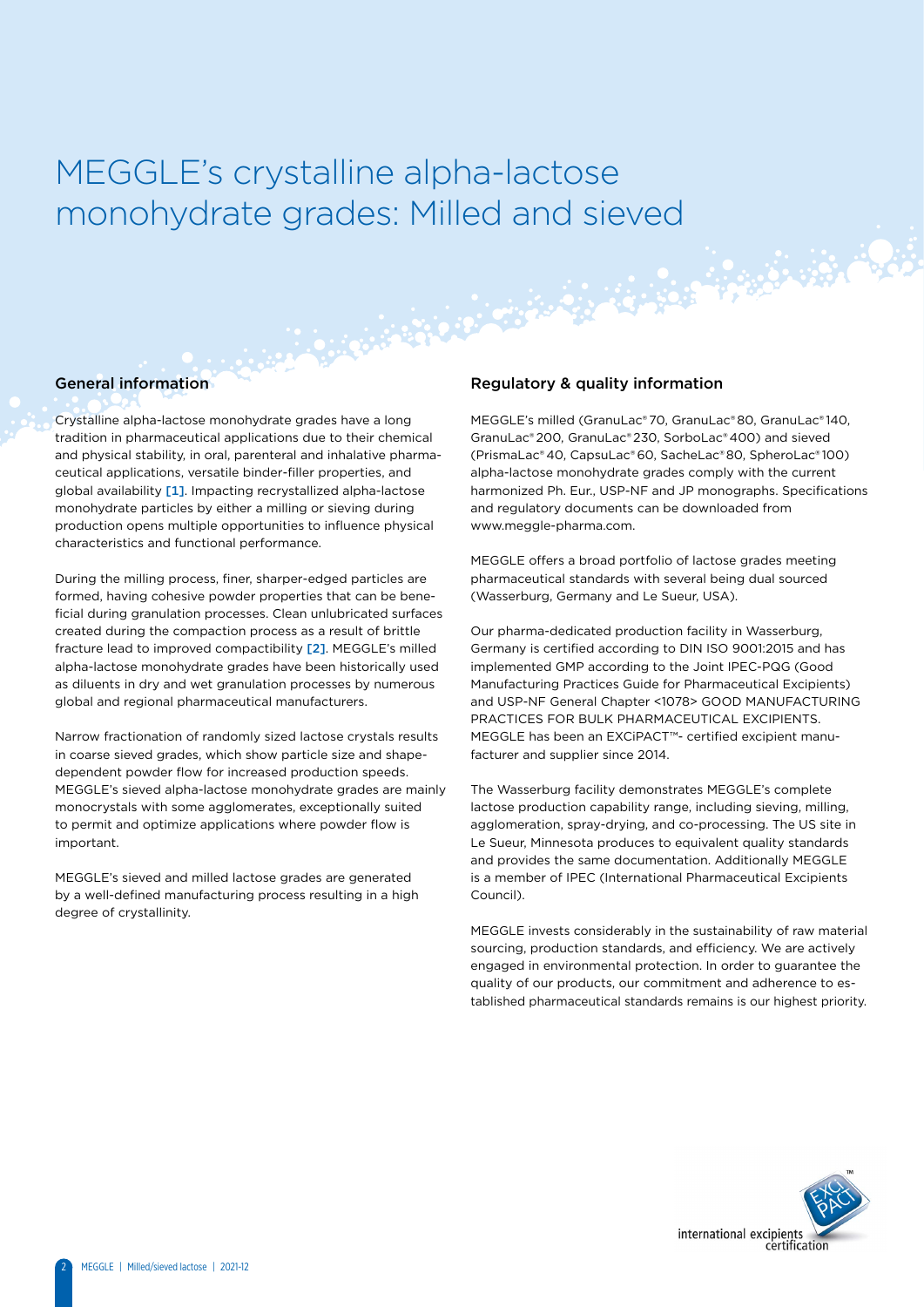### Application

Milled and sieved lactose grades exhibit significant physical characteristic differences, and as a result, vary in their application. The following chart provides recommended areas of application.

Allen Barbara Barbara

| Areas of application  |                                                                                     |                |                 |                 |                      |                |              |                |  |
|-----------------------|-------------------------------------------------------------------------------------|----------------|-----------------|-----------------|----------------------|----------------|--------------|----------------|--|
| Milled/sieved lactose |                                                                                     |                |                 |                 |                      |                |              |                |  |
| Alpha-lactose         | <b>Capsules</b>                                                                     | <b>Tablets</b> |                 |                 | <b>Powder blends</b> | <b>Others</b>  |              |                |  |
| monohydrate           |                                                                                     |                |                 |                 |                      |                |              |                |  |
|                       | Capsule filling                                                                     | <b>Direct</b>  | Dry granulation | Wet granulation | Blends, premixes,    | Enhancement of | Media for    | Extrusion-     |  |
|                       |                                                                                     | compression    |                 |                 | sachets, tritura-    | flavours       | fermentation | spheronization |  |
|                       |                                                                                     |                |                 |                 | tions                |                |              |                |  |
| Milled                | O                                                                                   | -              |                 |                 |                      |                |              |                |  |
| Sieved                | ٠                                                                                   | -              | -               | -               |                      | -              | -            |                |  |
|                       | $\perp$ = Highly cuitable $\cap$ = Suitable<br>$=$ Poor performance/not recommended |                |                 |                 |                      |                |              |                |  |

 $\bullet$  .  $\bullet$  .  $\bullet$  .  $\bullet$  .  $\bullet$  .  $\bullet$  .

### $=$  Highly suitable  $\qquad$   $\bf O$  = Suitable  $\qquad$   $\bf =$  Poor performance/not recommended

### BENEFITS

| Milled.                                                                                                                                                     | <b>Sieved</b>                                                                                                                                                 |
|-------------------------------------------------------------------------------------------------------------------------------------------------------------|---------------------------------------------------------------------------------------------------------------------------------------------------------------|
| - Good compactibility<br>- Narrow particle size distribution<br>- Good blending properties<br>- High storage stability<br>- High batch-to-batch consistency | - Excellent flowability<br>- Narrow particle size distribution<br>- Good blending properties<br>- High storage stability<br>- High batch-to-batch consistency |
|                                                                                                                                                             |                                                                                                                                                               |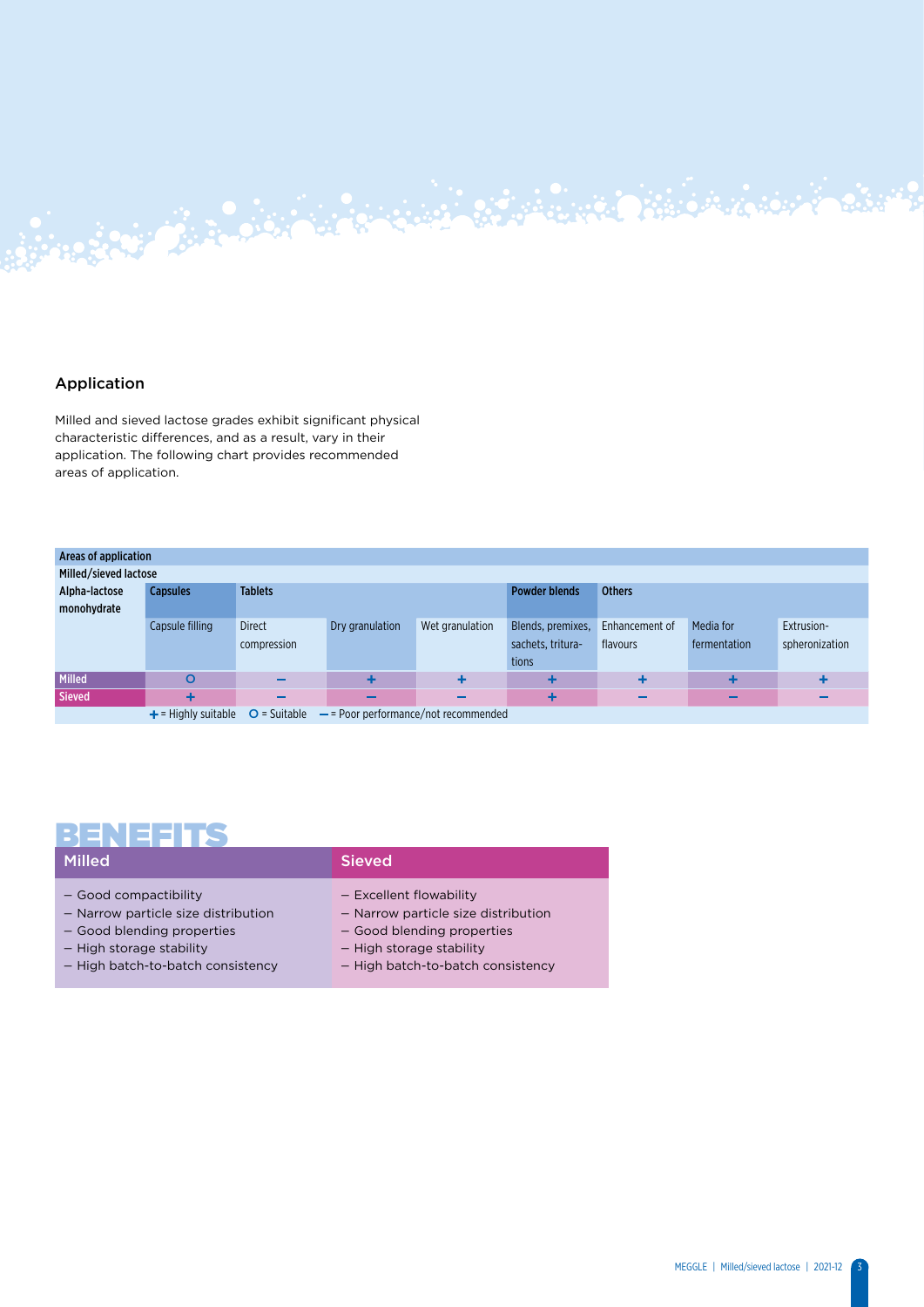### Particle size distribution (PSD)

MEGGLE's crystalline alpha-lactose monohydrate grades are available in various PSDs according to the diversified needs of our customers. Figures 1 and 2 show typical laser diffraction particle size distribution data for MEGGLE's milled and sieved lactose grades.

Figures 3 and 4 depict the specified PSD range and typical average values by air-jet sieving (milled) and mechanical sieve shaker (sieved). These parameters are constantly monitored through in-process control (IPC) testing and are part of milled and sieved MEGGLE lactose grades' particle size distribution specification.



Figure 1: Typical cumulative PSD and distribution density of MEGGLE's milled lactose grades GranuLac® 70, 80, 140, 200, 230 and SorboLac® 400. Analyzed by Sympatec®/Helos & Rodos particle size analyzer.





Figure 2: Typical cumulative PSD and distribution density of MEGGLE's sieved lactose grades PrismaLac® 40, CapsuLac® 60, SacheLac® 80 and SpheroLac® 100. Analyzed by Sympatec®/Helos & Rodos particle size *analyzer.*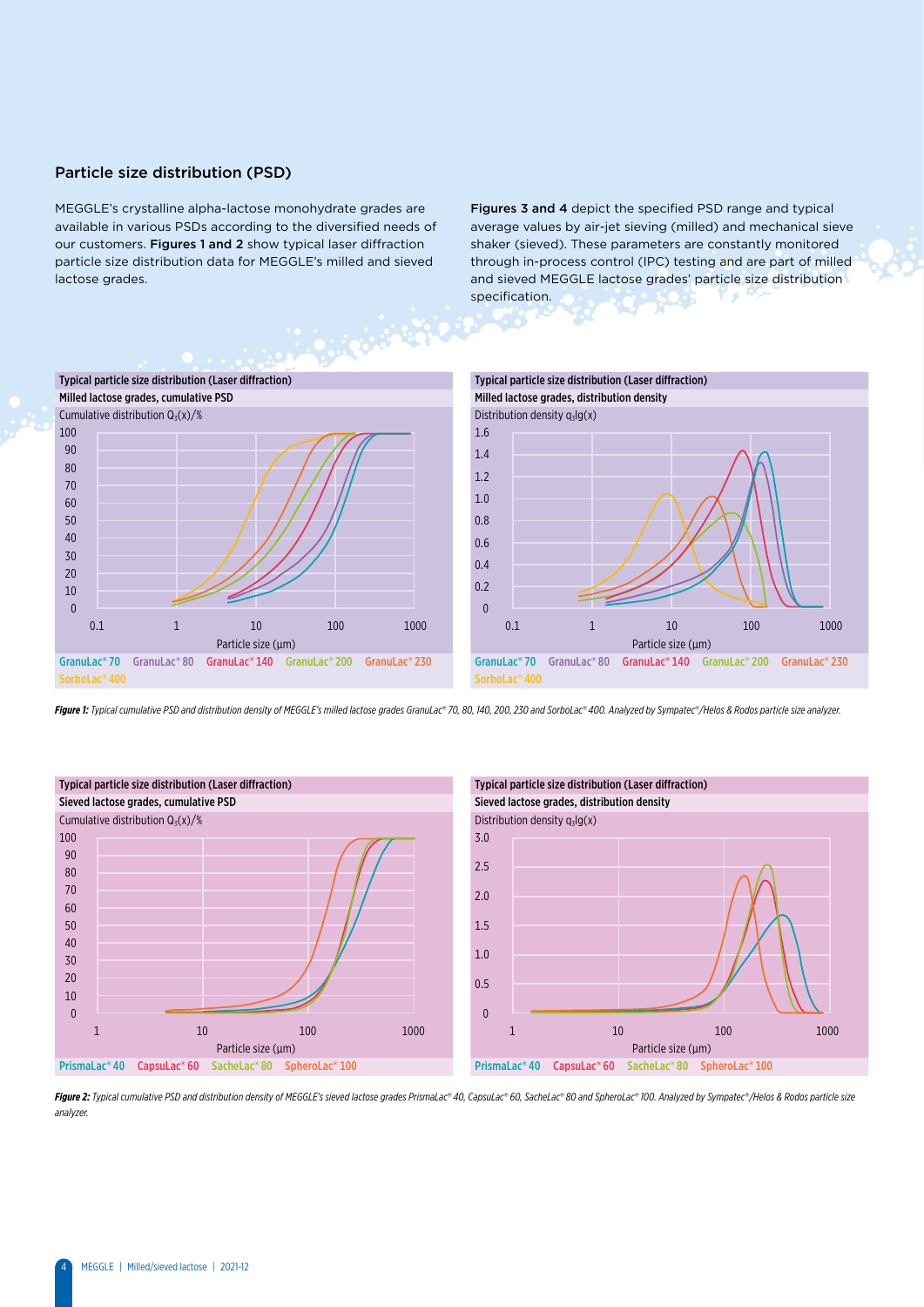### Sieve data – milled lactose (German-origin)

|                            | Lactose type | GranuLac® 70       | GranuLac®80          | GranuLac®140      | GranuLac® 200     | GranuLac® 230     | SorboLac®400      |
|----------------------------|--------------|--------------------|----------------------|-------------------|-------------------|-------------------|-------------------|
|                            |              | specified/typical  | specified/typical    | specified/typical | specified/typical | specified/typical | specified/typical |
| Particle size distribution | 32 um        |                    |                      | NMT 40%/34%       | 45-75%/53%        | 74%               | NLT 90%/98%       |
| Method:                    | 52 um        |                    | 20-42%/31%           |                   |                   |                   |                   |
| Air-jet sieving            | $63 \mu m$   |                    |                      |                   |                   | NLT 90%/98%       | /100%             |
|                            | $< 100$ um   | $40 - 60\% / 51\%$ |                      | NLT 80%/87%       | NLT 90%/95%       | /100%             |                   |
|                            | $<$ 212 um   |                    | <b>NLT 95 %/98 %</b> |                   |                   |                   |                   |
|                            | $< 400$ um   | NLT 95%/100%       |                      |                   |                   |                   |                   |

*Figure 3.1: Specified PSDs for MEGGLE's milled lactose grades by air-jet sieve in bold letters. Typical values obtained from a permanent in-process control* 

### *are shown for orientation. Figure 3.2: PSD for MEGGLE's*  Sieve data – milled lactose (US-origin)

|                            | Lactose type      | GranuLac <sup>®</sup> 70 | GranuLac <sup>®</sup> $140$ | GranuLac® 200  |
|----------------------------|-------------------|--------------------------|-----------------------------|----------------|
|                            |                   | specified                | specified                   | specified      |
| Particle size distribution | $< 32 \text{ nm}$ |                          | <b>NMT 40%</b>              | $45 - 75%$     |
| Method:                    | $63 \text{ µm}$   |                          |                             |                |
| Air-jet sieving            | $< 100$ um        | $40 - 60%$               | <b>NLT 80%</b>              | <b>NLT 90%</b> |
|                            | $< 400$ um        | <b>NLT 95%</b>           |                             |                |

*milled lactose grades (US manufacturing site), specified by air-jet sieving.*

| Sieve data - sieved lactose (German-origin) |                 |                           |                          |                   |                       |  |  |  |
|---------------------------------------------|-----------------|---------------------------|--------------------------|-------------------|-----------------------|--|--|--|
|                                             | Lactose type    | PrismaLac <sup>®</sup> 40 | CapsuLac <sup>®</sup> 60 | SacheLac®80       | SpheroLac®100         |  |  |  |
|                                             |                 | specified/typical         | specified/typical        | specified/typical | specified/typical     |  |  |  |
| Particle size distribution                  | $& 63 \mu m$    |                           |                          |                   | <b>NMT 20%/</b><br>9% |  |  |  |
| Method:                                     | $< 100 \mu m$   |                           | NMT 10%/ 3%              | NMT 20%/ 3%       |                       |  |  |  |
| Mechanical sieve shaker                     | $<$ 150 $\mu$ m |                           | /9%                      |                   | / 70%                 |  |  |  |
|                                             | $< 200 \mu m$   | NMT 10%/<br>4%            |                          |                   | NLT 75%/ 97%          |  |  |  |
|                                             | $<$ 250 $\mu$ m |                           | 40-70%/50%               | /51%              | /100%                 |  |  |  |
|                                             | $< 400$ um      |                           | NLT 90%/99%              | NLT 98%/99%       |                       |  |  |  |
|                                             | $< 500$ um      | /58%                      |                          |                   |                       |  |  |  |
|                                             | $< 630$ um      | /88%                      | <b>NLT 97%</b>           |                   |                       |  |  |  |
|                                             | $< 800 \mu m$   | NLT 97%/100%              |                          |                   |                       |  |  |  |

*Figure 4: Specified PSDs for MEGGLE's sieved lactose grades by mechanical sieve shaker in bold letters. Typical values obtained from a permanent in-process control are shown for orientation.*

### Batch-to-batch consistency

Batch-to-batch consistency for all lactose products can be attributed to MEGGLE's long history and experience in lactose manufacture, and broad technical expertise. Constant in-process and final product testing ensures consistency and quality. For detailed information: www.meggle-pharma.com.

### Isotherms

MEGGLE's milled and sieved alpha-lactose monohydrate products do not adsorb significant amounts of water below 20 °C/90 % relative humidity. Figure 5 shows sorption and desorption isotherm for GranuLac® 200.



*Figure 5: Sorption-desorption isotherms (20 °C) of alpha-lactose monohydrate, using GranuLac*®*200 as an example. Analysis performed by SPSx-1µ moisture sorption test system.*

5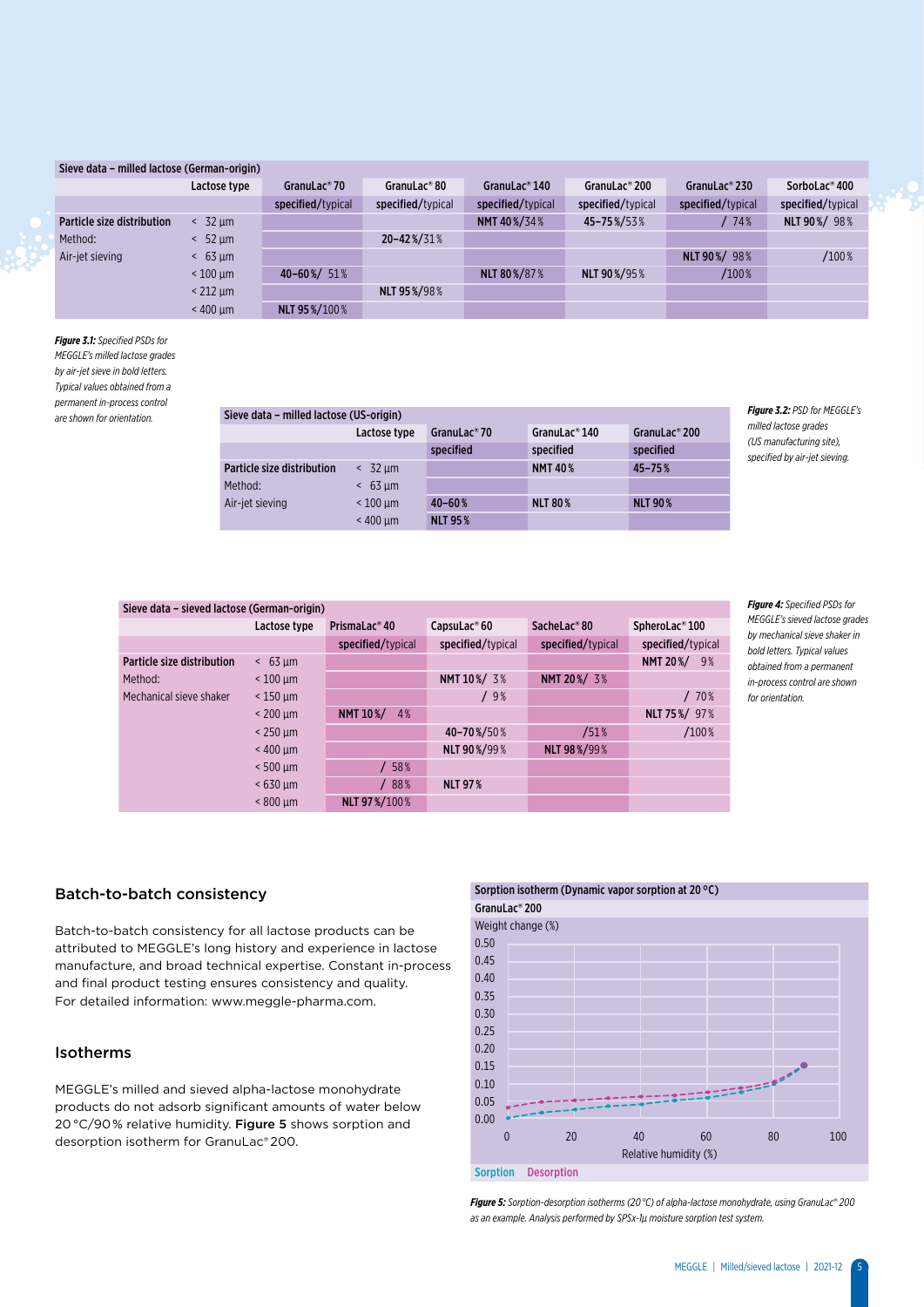### Scanning electron micrograph (SEM)

Milled and sieved lactose grades show different morphology. Where sieved products are mainly defined by coarse tomahawkshaped monocrystals and, to a minor extent, agglomerated particles, milled lactose grades consist of fine lactose particles. Their disrupted and sharp-edged appearance derives from a defined milling process (figure 6).

### MILLED





### SIEVED



**GranuLac® 80**











*Figure 6: SEM images of various milled and sieved MEGGLE lactose grades by ZEISS Ultra 55 FESEM (U = 5 kV; Au/Pd sputtered).*

## *800 µm 800 µm 800 µm 800 µm*





### Functional related characteristics

### **Powder flow**

Powder flow is an important functional characteristic in formulation development and product manufacture. Differences in morphology and PSD of sieved and milled lactose grades maintain discrete flow performances: Sieved lactose grades exhibit a better flow than milled ones, which can be quantified by methods as the angle of repose, bulk density derived factors or the volume flow/flowability index via a FlowRatex® (figures 7, 8 and 9).

### Flowability Milled/sieved lactose Angle of repose (°) Density bulk (g/l) Density tapped Hausner ratio  $(g/I)$ Carr's index (%) Milled GranuLac® 70 43 710 910 1.28 21.98 GranuLac<sup>®</sup>80 – 670 950 1.42 29.50 GranuLac<sup>®</sup>140 52 630 890 1.41 29.21 GranuLac®<sup></sup>200 55 530 820 1.55 35.37 GranuLac®**230 56 460** 760 1.65 39.47 SorboLac® 400 52 330 590 1.79 44.07 Sieved PrismaLac® 40 34 440 540 540 1.23 18.52 CapsuLac® 60 33 570 700 1.23 18.57 SacheLac® 80 32 570 710 1.25 19.72 SpheroLac®<sup>100</sup> 38 690 870 1.26 20.69

*Figure 7: Typical technological values, describing powder flowability, shown for milled and sieved MEGGLE lactose grades.*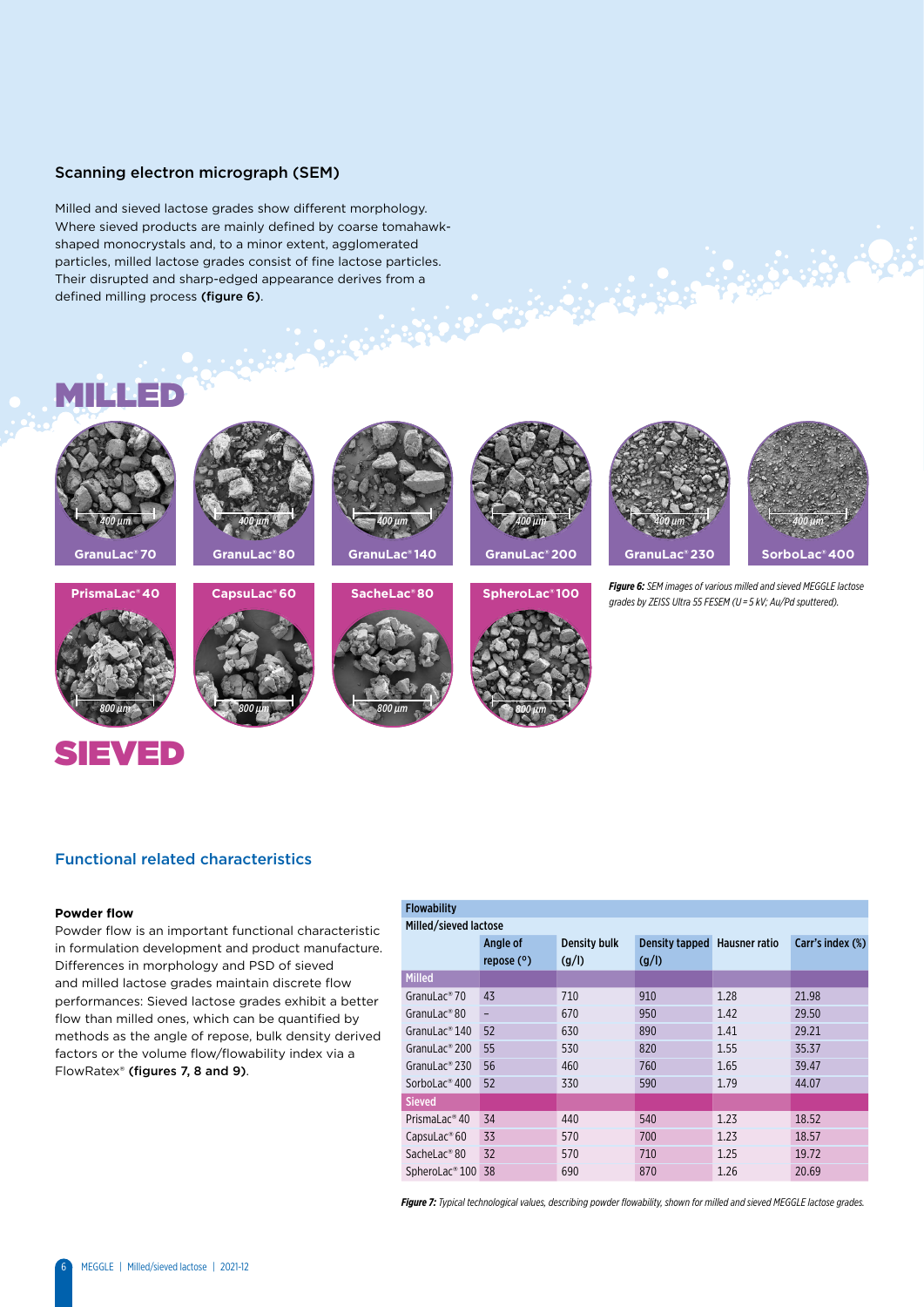

Figures 8 and 9: Sieved lactose grades PrismaLac® 40, CapsuLac® 60, SacheLac® 80, and SpheroLac® 100 show significant volume flow through apertures with small diameter, as expressed by flowability index. *Milled lactose grades, using GranuLac*®*70 as an example, provides poor flowability, indicated by a high flowability index.*

### **Specific surface**

Differences in morphology of milled and sieved grades are reflected by their specific surface area. Milled grades show consistently higher surface area values than coarser sieved grades and are therefore, more prone to inter-particular interaction (figure 10).

### **Packaging and shelf life**

Packaging material complies with Regulation (EC) No. 1935/2004 and 21 CFR 174, 175, 176, 177 and 178. Stability tests have been performed according to ICH guidelines and an ongoing stability program is implemented. Figure 11 provides an overview about packaging size and material, and product shelf life.

| Specific surface area determination by BET |                     |  |  |  |  |  |
|--------------------------------------------|---------------------|--|--|--|--|--|
| Milled/sieved lactose                      |                     |  |  |  |  |  |
|                                            | (m <sup>2</sup> /g) |  |  |  |  |  |
| <b>Milled</b>                              |                     |  |  |  |  |  |
| GranuLac®70                                | 0.26                |  |  |  |  |  |
| GranuLac®80                                | 0.50                |  |  |  |  |  |
| GranuLac <sup>®</sup> $140$                | 0.42                |  |  |  |  |  |
| GranuLac® 200                              | 0.75                |  |  |  |  |  |
| Granul ac <sup>®</sup> 230                 | 0.89                |  |  |  |  |  |
| SorboLac <sup>®</sup> 400                  | 2.10                |  |  |  |  |  |
| <b>Sieved</b>                              |                     |  |  |  |  |  |
| PrismaLac <sup>®</sup> 40                  | 0.20                |  |  |  |  |  |
| CapsuLac <sup>®</sup> 60                   | 0.13                |  |  |  |  |  |
| Sachel ac <sup>®</sup> 80                  | 0.13                |  |  |  |  |  |
| SpheroLac <sup>®</sup> 100                 | 0.22                |  |  |  |  |  |

*Figure 10: Typical specific surface areas of various milled and sieved MEGGLE lactose grades. BET surface area and pore volume measurement instrument Quantachrome Autosorb-3, adsorbent Kr<sub>2</sub>, outgas time and temperature: 7 hrs at 50 °C, in vacuo.*

| Packaging and shelf life                        |             |                                                  |                   |  |  |  |
|-------------------------------------------------|-------------|--------------------------------------------------|-------------------|--|--|--|
| Milled/sieved lactose                           |             |                                                  |                   |  |  |  |
|                                                 | <b>Size</b> | <b>Material</b>                                  | <b>Shelf life</b> |  |  |  |
| <b>Milled</b>                                   |             |                                                  |                   |  |  |  |
| GranuLac <sup>®</sup> 70                        |             |                                                  |                   |  |  |  |
| GranuLac <sup>®</sup> 80                        |             |                                                  |                   |  |  |  |
| GranuLac <sup>®</sup> $140$                     | $25$ kg     | Paper bag with PE-EVOH-PE inliner                |                   |  |  |  |
| GranuLac <sup>®</sup> 200                       |             |                                                  | 36 Months         |  |  |  |
| GranuLac <sup>®</sup> 230                       |             |                                                  |                   |  |  |  |
| SorboLac <sup>®</sup> 400                       | $20$ kg     | Paper bag with an aluminum-<br>laminated inliner |                   |  |  |  |
| <b>Sieved</b>                                   |             |                                                  |                   |  |  |  |
| Prismal $ac$ <sup><math>\degree</math></sup> 40 | $20$ kg     |                                                  |                   |  |  |  |
| $C$ apsu $Lac$ <sup>®</sup> 60                  |             |                                                  | 36 Months         |  |  |  |
| SacheLac <sup>®</sup> 80                        | $25$ kg     | Paper bag with PE-EVOH-PE inliner                |                   |  |  |  |
| SpheroLac <sup>®</sup> 100                      |             |                                                  |                   |  |  |  |

*Figure 11: Packaging and shelf life of MEGGLE's milled and sieved lactose grades.*

7